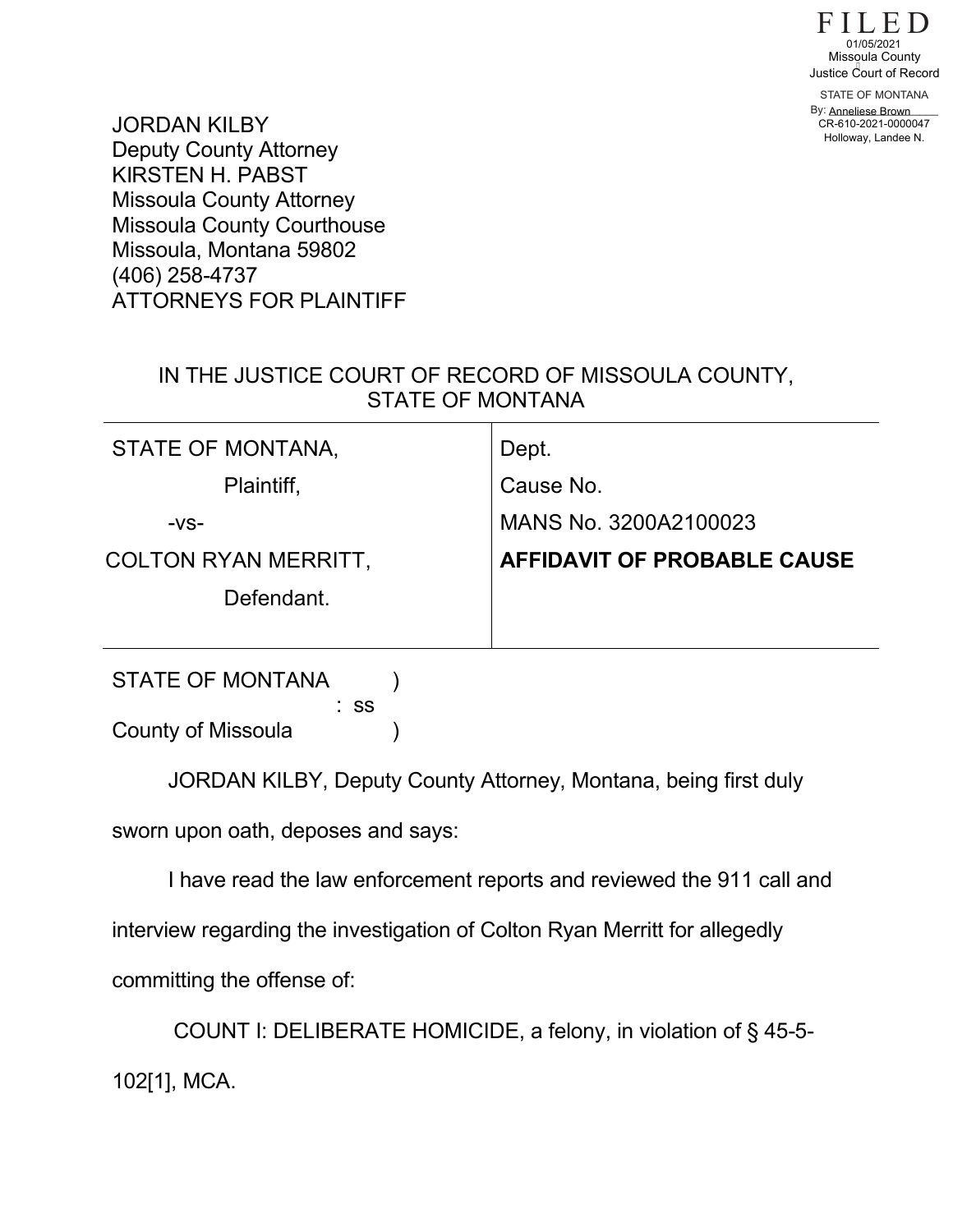I believe that the facts as set forth in the law enforcement reports, and relayed in the 911 call and interview, if true, constitute sufficient probable cause to justify the filing of the charges. Those facts are as follows:

On January 4, 2021 at approximately 4:24 pm, Missoula County 911 received a phone call from the above-named Defendant, Colton Merritt. Defendant stated he was at his home at the 4700 block of Bailey Street, which is in Missoula County. Defendant stated there was a dead body at his home and that it was his dad, Daniel Merritt. He stated he shot his father in "self-defense."

Defendant stated to the dispatcher that his father was outside his door and that his father said, "I am going to break in the door and put a bullet in your brain." Defendant state he thought this was an empty threat. Defendant stated his dad started to hit and kick the door and was eventually was able to unlock the door. Defendant stated as his father entered the room, Defendant shot his father before his father made any physical contact.

Defendant stated he used a 22 and he thinks there were 19 shots total. Defendant stated, "I made sure he was dead." Defendant stated his dad was still twitching after one "clip." Defendant stated he continued to shoot him and used two "clips."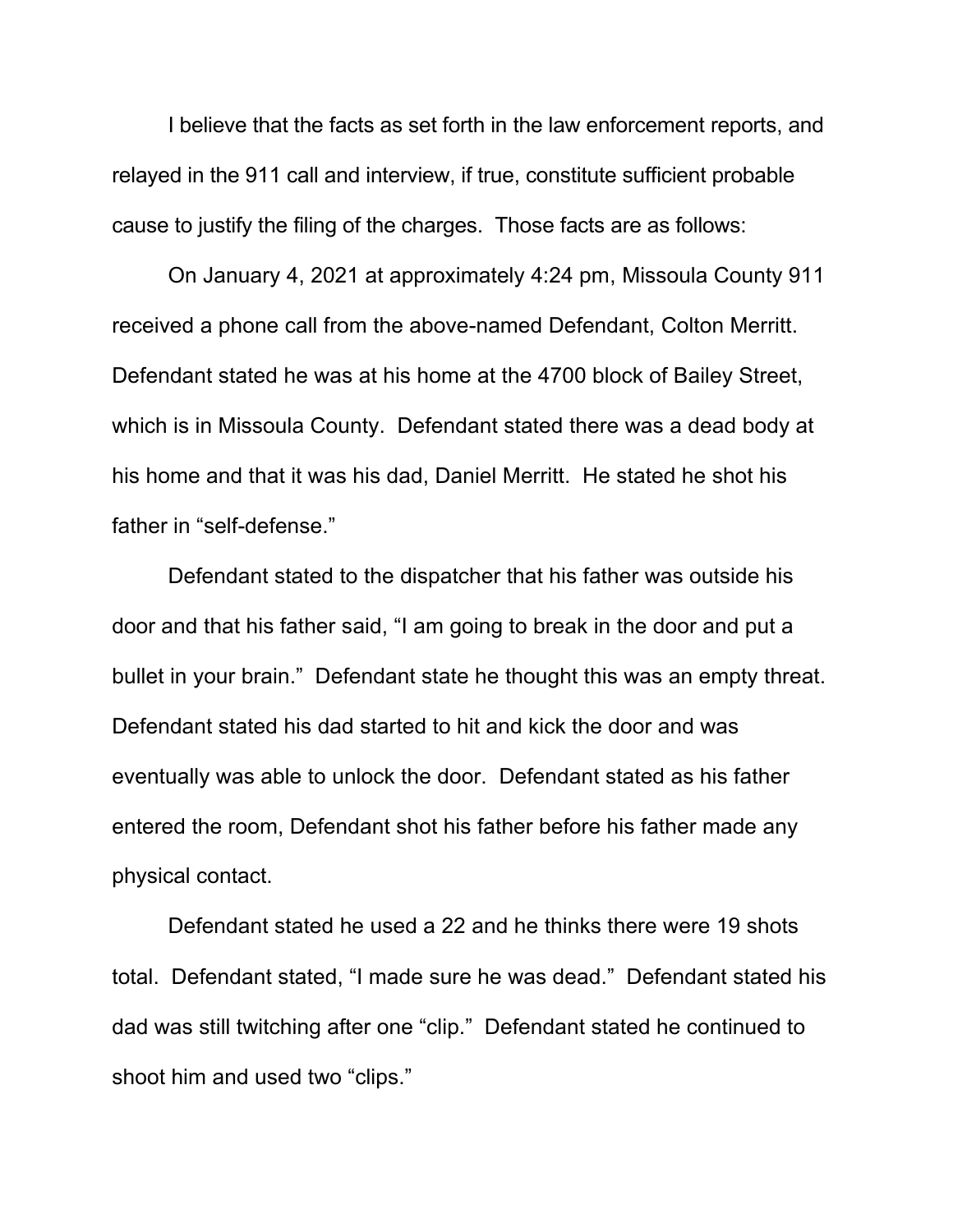Missoula County Sheriff's Deputies responded to the scene. They entered the residence and located a deceased male, later identified as Daniel Merritt. Merritt was outside the threshold of a bedroom. The door to the bedroom had holes in it. On the bed inside the bedroom was a black scoped rifle. Deputies observed a pile of spent shell casings on the bed as if they had been collected and piled there.

Defendant was interviewed at the Missoula County Sherriff's Department and his statement was like the statement he gave 911. Defendant added that his father has been abusive to him in the past but did not relay any violence using weapons. Defendant stated he assumed his father was armed but did not see his father with a firearm. Defendant stated he had a 22 bolt-action rifle. Defendant stated there was a round in the chamber and 9 bullets in the magazine. Defendant stated after he emptied the first magazine, his father was still twitching so Defendant reloaded and used another magazine to put his father "out of his misery." Defendant stated he then reloaded the weapon again in case someone else came in. Defendant stated he picked up roughly 19 shell casings.

Defendant stated he then took his father's dog for a 7-mile walk. He stated he watched tv and then his father's dog got out of the house, so he had to locate the dog. Defendant stated he then drove to his mother's